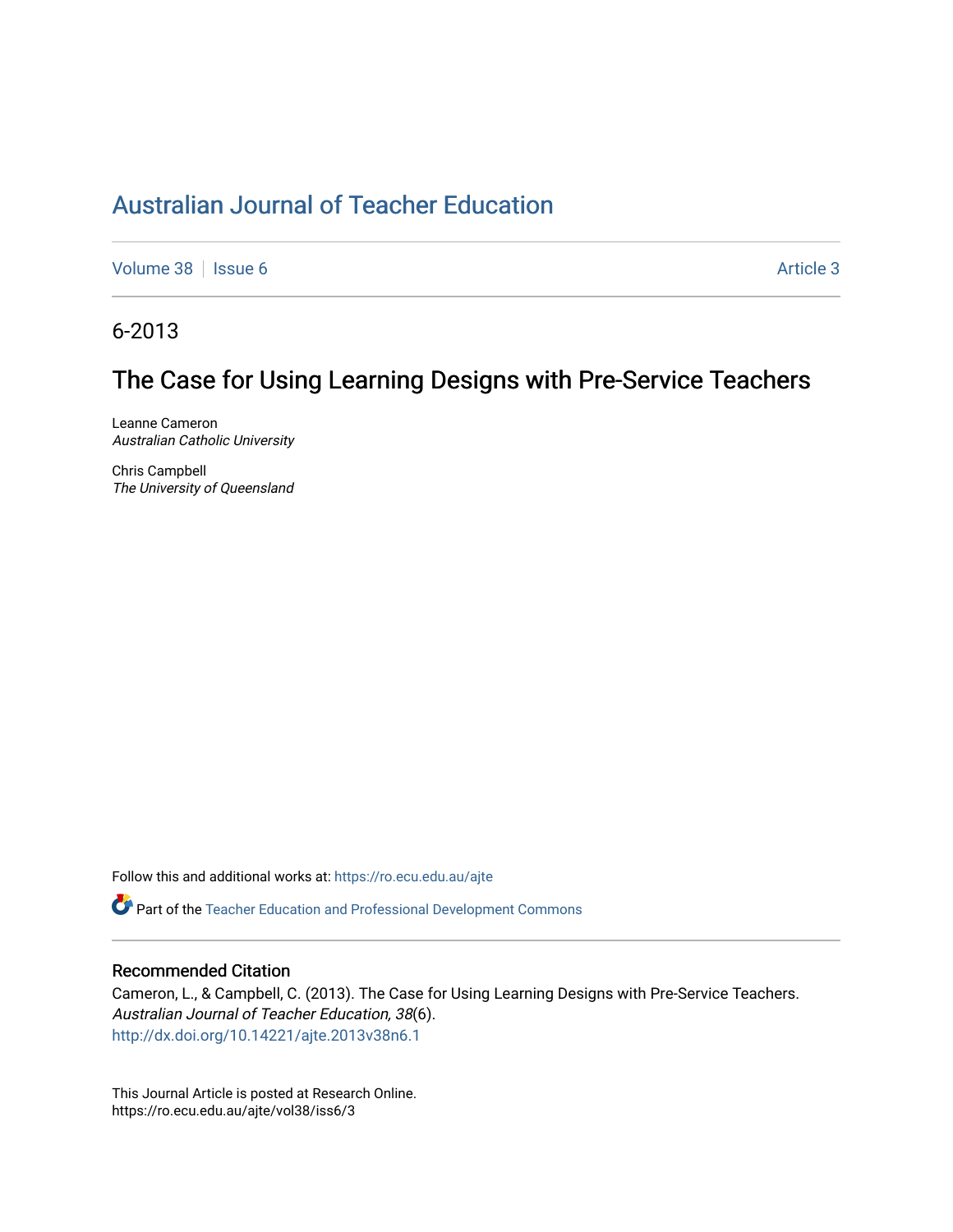# **The Case for Using Learning Designs with Pre-Service Teachers**

Leanne Cameron Australian Catholic University Chris Campbell The University of Queensland

*Abstract: This research paper documents what learning designs, teaching methods and teaching activities were most commonly used by pre-service teachers and experienced teachers as observed by the preservice teachers when on their practicum visits in schools. The paper also outlines the benefits of documenting learning designs so that good teaching practice might be shared. Using case study methodology, the authors also report how infrequently the pre-service teachers participated in discussions about learning designs, teaching methods and teaching activities with their supervising teacher and/or other experienced teachers. The findings demonstrate that while the preservice teachers recognized the benefits of documenting and sharing learning designs, experienced teachers did not regularly engage in these types of discussions.* 

# **Introduction**

A *learning design* is a descriptive framework that allows teachers to unpack the learning design process by separating the content from the pedagogy (Cameron, 2009). The pre-service teachers surveyed in this project recognized that reusing the learning designs of another experienced teacher was a means of sharing innovation and best practice, whilst at the same time conserving resources. There are well-tested learning design scaffolds that could provide these novice teachers with the opportunity to gain the theory, structure and outline of innovative teaching strategies necessary for implementation. However, as the results from this study found, our preservice teachers are not being given the opportunity to fully explore this in their practicum schools. Nor are they being given the opportunity to discuss and reflect on their own original learning designs and the designs of others to gain confidence and skills in teaching (Cameron, 2006; Kearney, 2007).

 While experienced teachers in schools recognize the benefits of sharing learning designs, progress still needs to be made toward changing the prevailing culture and encourage widespread sharing and discussion of learning designs. It seems reasonable, therefore, to suggest that the discussion of good teaching methods and exemplary learning designs should be encouraged and promoted with the pre-service teachers during their school visits.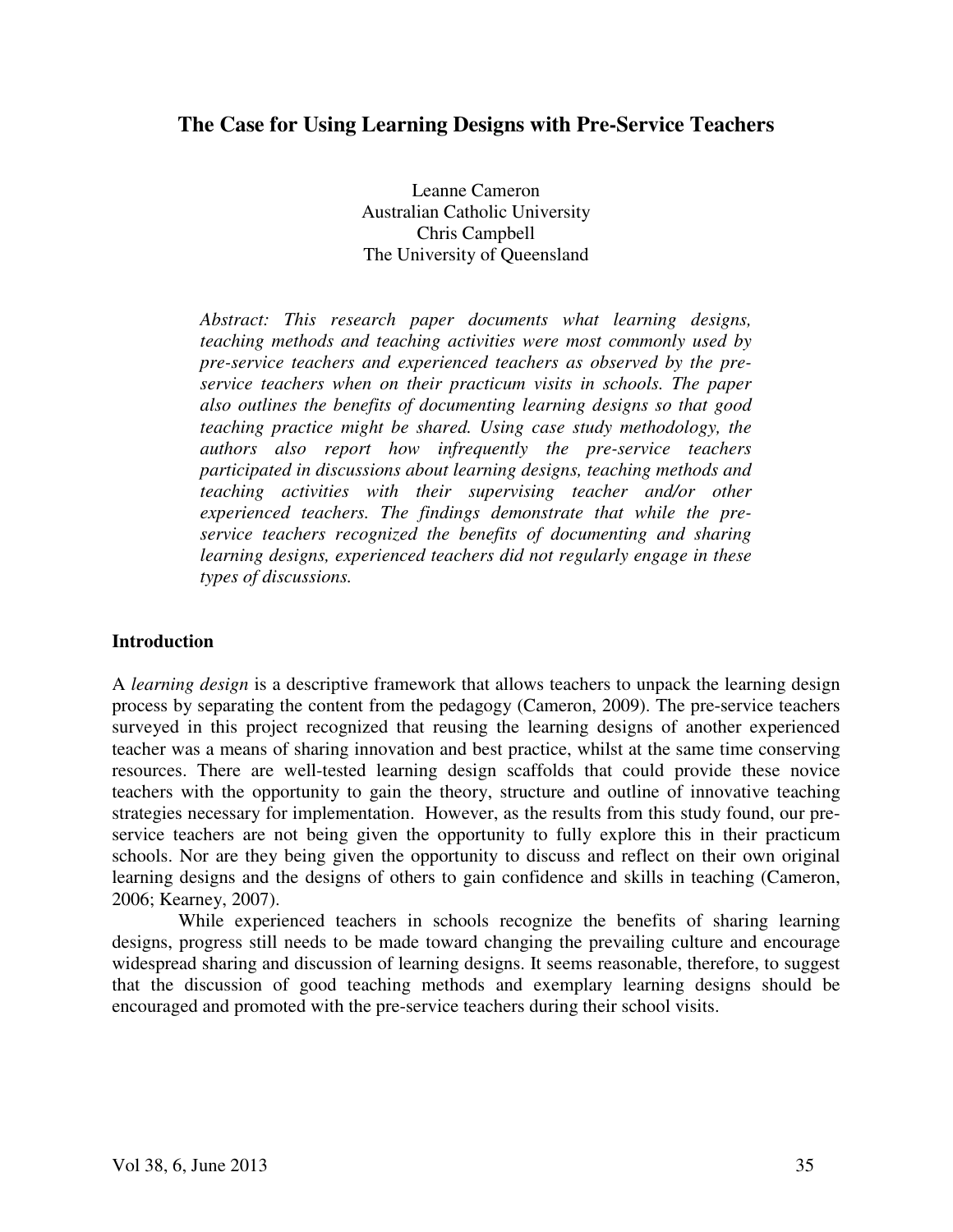# **What is a Learning Design?**

A learning design "documents and describes a learning activity in such a way that other teachers can understand it and use it in their own context. Typically a learning design includes descriptions of learning tasks, resources and supports provided by the teacher"(Donald, Blake, Girault, Datt, & Ramsay, 2009). It enables the teacher to explicitly describe the conceptual and practical underpinnings of a sequence of educational activities (Dalziel, 2008). As seen from the comments below, discussing and sharing earning designs encourages teachers to reflect in a deeper and more creative way and see how they design and structure activities for learners (Britain, 2004).

"It made me look at the content from a learner's perspective, so that I could ensure that the elements would be engaging and easy to understand, as well as accomplishing the learning that I want the learner to achieve"

(teacher comment in Masterman, 2009, p. 233)

"I thought about the place of the teacher and the role of the teacher"

(teacher comment in Masterman, 2009, p. 233)

"I've never really thought about all of this"

(teacher comment in Bennett et al, 2008, p. 36,315)

A *generic learning design* describes the sequence and nature of activities and accompanying resources and supports in a context, discipline and content-independent manner (Bennett, Lockyer, & Agostinho, 2004). The concept behind reusable generic learning designs is that an activity once specified clearly enough is reusable with different content, merely by changing the resources used. Reuse of learning designs is an attractive idea and has led to work on approaches to design for learning, activity templates and learning patterns to help understand how to describe activities. These activity descriptions will have greater value for reuse if they can be transferred to new contexts with changed content and changed sets of tools (McAndrew, Weller, & Barrett-Baxendale, 2006).

The discussion and sharing of using learning designs makes the relationship between practice and the underpinning theory clearer, and, as Conole and Fill argue (2005), this enables teachers to make more theoretically informed choices of tools and resources used to support learning. The focus of the framework is not the discipline content but the activities employed by the teacher to help students understand that content, acknowledging that students learn better when they are actively engaged. Learning design can describe many different pedagogies rather than prescribe any one specific teaching or learning strategy (Koper, 2001; Dalziel, 2009).

Once teachers realise they can separate content from the learning design, they can be introduced to the concept of a generic learning design. It is proposed that generic learning designs could serve as a pedagogical framework to support teachers in creating learning experiences, with the teacher adapting the learning design, specifying the particular activities and choosing or creating the resources and supports needed to suit his/her learners (Bennett et al, 2004; Cameron & Campbell, 2010).

However effective a learning design may be, it can only be shared with others through a representation. The issue of representation of learning designs is, then, central to the concept of sharing and reuse. To adapt, share and/or reuse learning designs, they will need to be documented.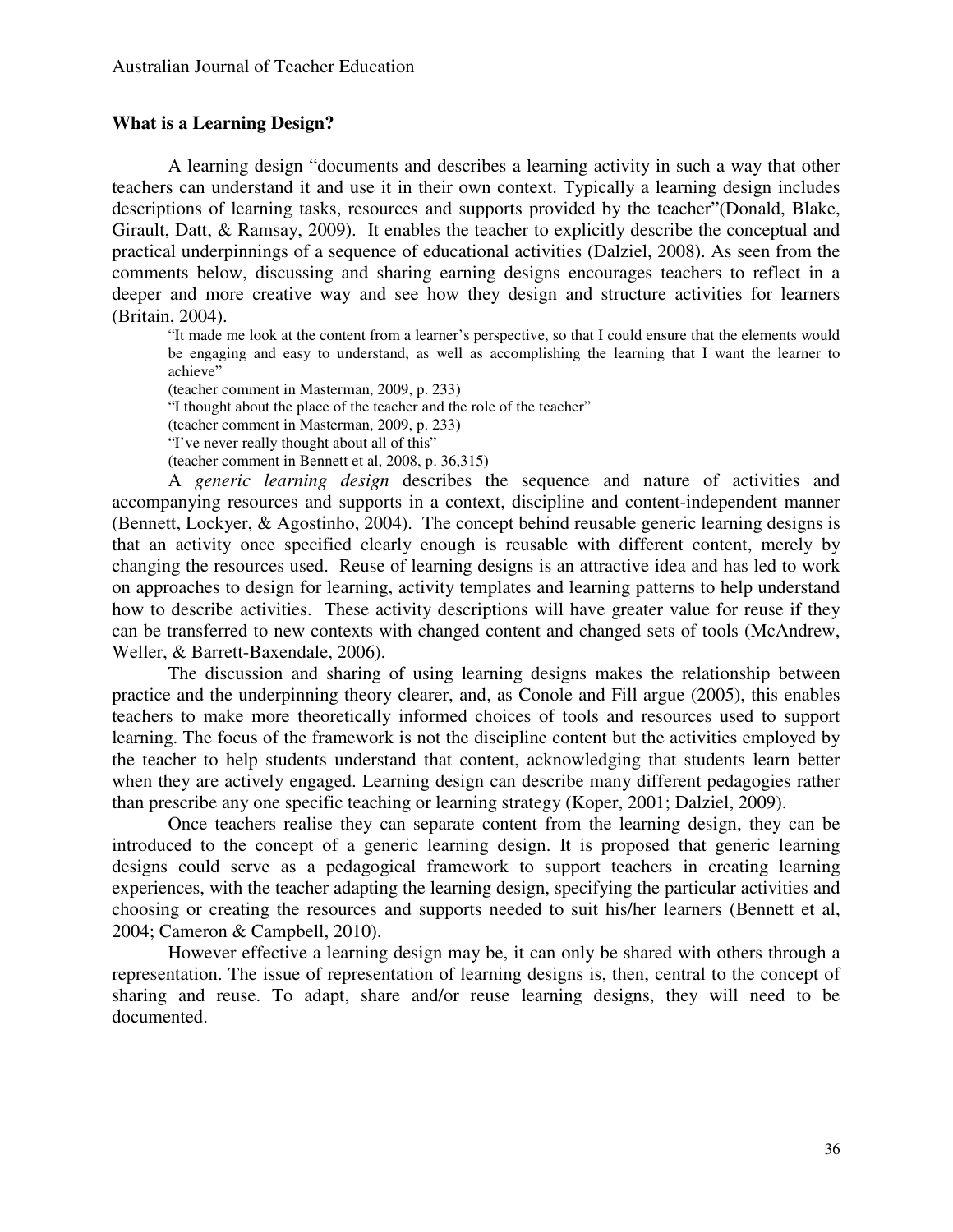## **Why Document Learning Design?**

There is perhaps no other single function that a teacher must perform that threatens to take as much time, effort, and energy outside of the classroom as the writing of a lesson plan (Kelly, 1997). A lesson plan is a professional document explaining what will happen in a particular timeframe (Whitton, 2004). Traditionally, a written lesson plan is how learning design has been documented and the practice of learning design, although a relatively new term, has been implemented by classroom teachers for decades. Lesson planning involves the formulation of learning goals and objectives and the design of teaching and learning resources and strategies that are best suited to achieve these objectives (Kinchin & Alias, 2005). It involves sequencing appropriate learning activities in a logical order and designing assessment tasks and lesson evaluation criteria (McCutcheon, 1980).

A lesson plan can include details such as location; structure and sequence; duration; participants; acceptable student behaviour; instructional moves; and content and materials (Yinger, 2001). Although a variety of written lesson plan formats and approaches are in use, the dominant model is a linear one, which begins with the specification of objectives and ends with a lesson evaluation (John, 2006). This approach has varied little from its introduction by Tyler's *"Basic principles of curriculum and instruction"* which was published in 1949. This model has tended to encourage conventional, structured and linear approaches to learning, whereas educational theory has advanced the practices of more student-centred, constructivist and authentic approaches to teaching and learning (Oliver & Littlejohn, 2006) in the last decade.

 Although statutory bodies determine what students should learn and at what stage, it is still very much the prerogative of the classroom teacher, within the framework decided in the school as a whole, as to what students do each day. Documenting learning can help teachers school as a whole, as to what students do each day. prepare for instruction; enables them to consider different options and to be more flexible; assists with evaluating instruction; and helps them to build up confidence in their teaching (Marsh, 2004).

All these features are justification enough for the documentation of learning design. As well as having a practical advantage of documenting a learning design is the ability to share it and/or reuse it. An aim of learning design is to find a shared language for describing educational activity structures that can be easily used by typical teachers (Dalziel, 2009).

Documenting a learning design allows learning activities to be sequenced or otherwise structured into a learning workflow to promote more effective learning (Britain, 2004). Learning designs can predetermine the order in which the content will be presented, how it will be integrated in learning support services, how it will be sequenced, and how it will be assigned to students in a lesson (Knight, 2004).

The field of learning design holds the promise of providing teachers with a framework that will enable them to design high quality, effective and innovative learning experiences for their students (Cameron & Campbell, 2010; Masterman, 2009). By creating the possibility of deconstructing their existing teaching strategies; aiding reflection on their own practice; documenting and scaffolding innovative learning activities; and sharing and reusing expert practice, learning design has the potential to improve the quality of teaching. A key challenge for the future of Learning Design is to continue to bridge the gap between rich, descriptive models and technologies and the everyday practice and understanding of teachers.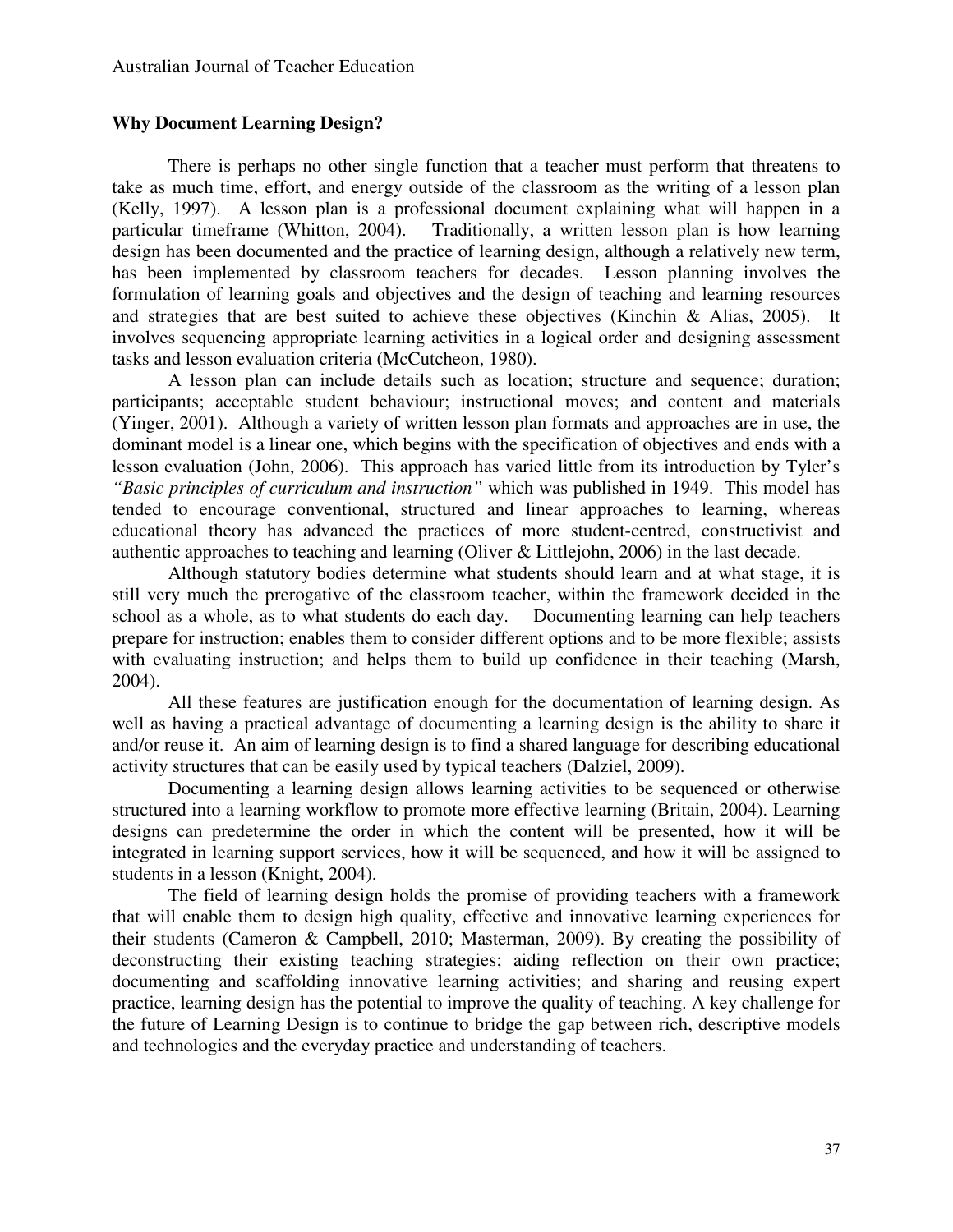## **Why Use Learning Designs With Pre-Service Teachers?**

A number of teaching strategies have been highlighted in the literature as being "best practice" (Baird, 1986; Biggs, 2003; Cameron & Campbell; 2010; Dodge, 2001; Hmelo-Silver, 2004) To appeal to a variety of learning styles, teachers could adopt a variety of pedagogical approaches and they explicitly acknowledge any discipline specific skills. These include encouraging higher order thinking; practicing reflection (both students and staff) and adopting student-centred teaching methods. These can be daunting tasks for the pre-service teacher.

Expert teaching requires mastering a variety of teaching techniques and being able to encourage most students to use the higher cognitive level processes that the more academic students use spontaneously (Biggs, 2003). This type of teaching is not about transmission of facts, concepts and principles; it is about knowing the kind of learning activities that are required for students to reach a deep understanding of their discipline. To achieve this level, teachers will need to be shown how to question their teaching ideas and practices – in a supportive and helpful way and the documentation of learning designs has been shown to provide the necessary scaffold to do just that.

Good teaching supports activities that are appropriate to achieving the learning objectives, thereby encouraging students to adopt a deep approach. Gibbs (1996) and Biggs (2003) both cite factors which have been shown to push students towards a surface approach to learning. These include:

- Time stress usually brought about by a heavy workload; high class contact hours; an excessive amount of course material; an emphasis on coverage;
- An assessment system which tests and rewards only low level outcomes, rewards students for recalling isolated scraps of information and causes undue anxiety;
- Lack of choice over subjects, choice of topics to pursue in depth and method of study; and
- A classroom and departmental climate which promotes negativity and cynicism.

In order alleviate at least some of these problems, Mayes & de Freitas (2004) report an increasing focus on the design of student-centred methods and environments: research on problem-based, project-based, enquiry-oriented pedagogies producing constructivist tasks and environments, placing emphasis on reflection and feedback. Students can then be given problems that drive them to explore the full range of content. The focus here though is not on students memorizing all the content there is to know, but identifying where they can find the information they need to solve specific problems, and focusing on the development of skills, such as information retrieval and analysis, as well as problem solving. Thus, as the knowledge base changes, learners have learned the skills they need to continue to learn and keep up with the subject matter (Bates, 2003).

However, student-centred learning is quite a divergence from the traditional transmission method of delivery commonly used in the higher education environment and, although its implementation is well supported in the literature, its initial execution can be quite a daunting prospect. It has been suggested (Heathcote, 2006) that a well designed learning design could provide support to a teacher attempting such a transformation in teaching.

Generic learning designs could serve as a pedagogical scaffold to support pre-service teachers in creating new learning experiences, with the teacher adapting the learning design, specifying the particular activities and choosing or creating the resources and supports needed to suit his/her students (Bennett, Lockyer, & Agostinho, 2004).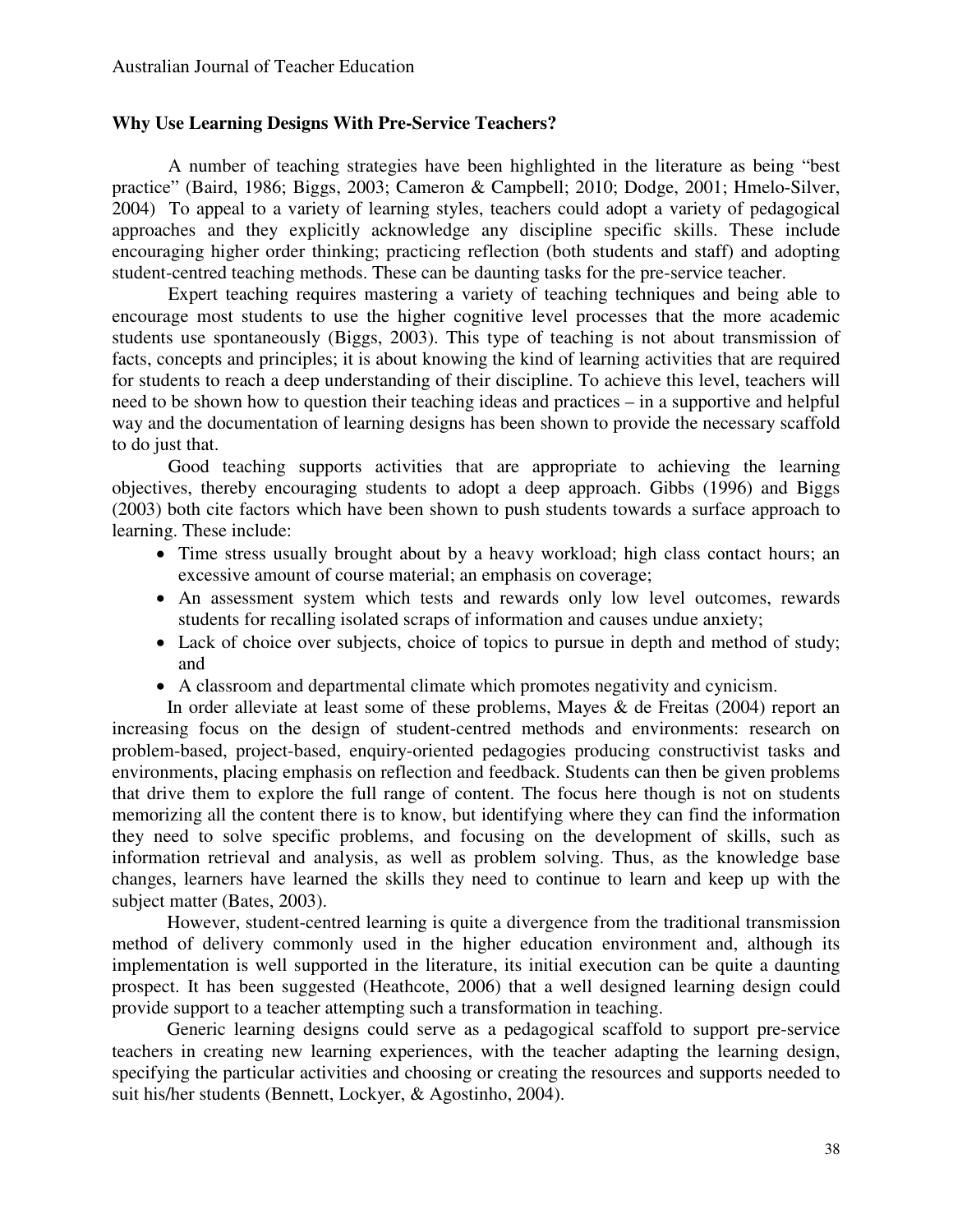This represents new possibilities for increasing the quality and variety of teaching and learning (Britain, 2004), particularly where pre-service teachers with little teaching experience are required to prepare learning designs. The possibility of sharing and modelling exemplar lesson designs can provide them with a scaffold to help them design high quality learning environments (Bennett, et. al., 2006). However, if the reuse of learning designs is to be realised, then it is likely to be because the learning designs provide savings in time and/or effort so are more convenient than creating designs from scratch. Therefore, they are likely to be reasonably complex and pedagogically rich, since relatively simple designs can be easily created, thus reducing the benefits of reuse (McAndrew, et. al., 2006).

# **Methodology**

 In this study, the authors analysed and compared the teaching practices of 190 pre-service teachers and the experienced teachers at their practicum schools (which represented 91% of the various cohorts).

 Three different groups were surveyed: one cohort from Macquarie University and two from The University of Notre Dame Australia, both located in Sydney, Australia. These two universities draw on a very broad range of schools for pre-service teacher practicum. City, country, single-sex and co-educational schools were all represented in the survey. The wideranging nature of these schools ensured the responses that were received were typical of many schools located within the state of NSW.

 All the pre-service teachers who participated in the survey had at least two years' educational theory instruction experience and were familiar with the learning design concept and its applications before going out on their school placement.

The pre-service teachers were given time in tutorials to complete the pen and paper survey. As per the university ethics submissions, it was administered and collected anonymously.

 Taking a case study approach, the authors addressed the following questions. Because the synonymous use of the terms "learning designs", "teaching methods" and "teaching activities" in general usage, all terms were included in each question to ease confusion. Capitalisation was also used to emphasise the differences between the otherwise very similar questions.

- What learning designs, teaching methods and teaching activities do pre-service teachers use in the classroom?
- What learning designs, teaching methods and teaching activities are MOST COMMONLY used by other teachers in their school placement?
- What do you consider are the BENEFITS of using these learning designs, teaching methods and teaching activity scaffolds?
- What do you consider are the LIMITATIONS of using these learning designs, teaching methods and teaching activity scaffolds?
- Do pre-service teachers on practicum discuss and share learning designs, teaching methods and teaching activities with their supervising teacher or other teachers?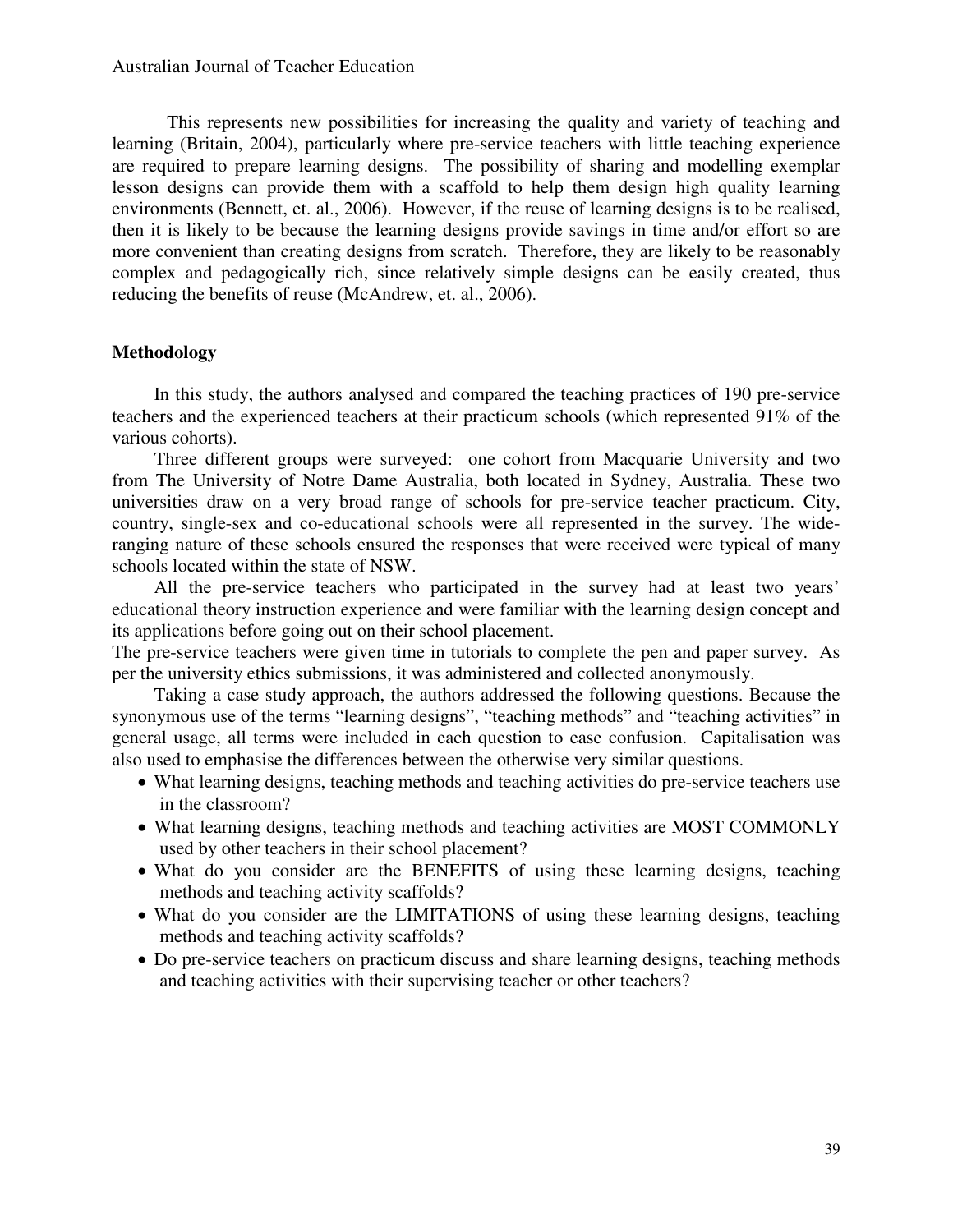# **Results and Discussion Types of Learning Designs Used by Pre-Service Teachers in their Practicum Classrooms**

The pre-service teachers reported they predominantly used three learning designs (refer Table 1). These were:

#### *Whole Class Discussion*

 This involves the teacher orchestrating a general discussion with the whole class group. The most common reasons for using a discussion are to help students solve a problem or to encourage them to explore an open-ended question (Killen, 2009). Whole class discussion can encourage students to contribute to the process and content of the lesson which encourages their interest and motivation in the content.

# *Small group discussion*

 This requires two or more students to work together without direction supervision or intervention by the teacher, for at least part of the time. The teacher structures the learning environment so that the students can interact productively with only indirect guidance (Killen, 2009). It is common to conclude the lesson with some form of sharing or debriefing that involves the whole class.

#### **Brainstorming**

This encourages students to think about the problem to be solved by contributing ideas. The most important reason for using students' ideas is that it enables the teacher to build explicitly on the students' prior knowledge (Killen, 2009).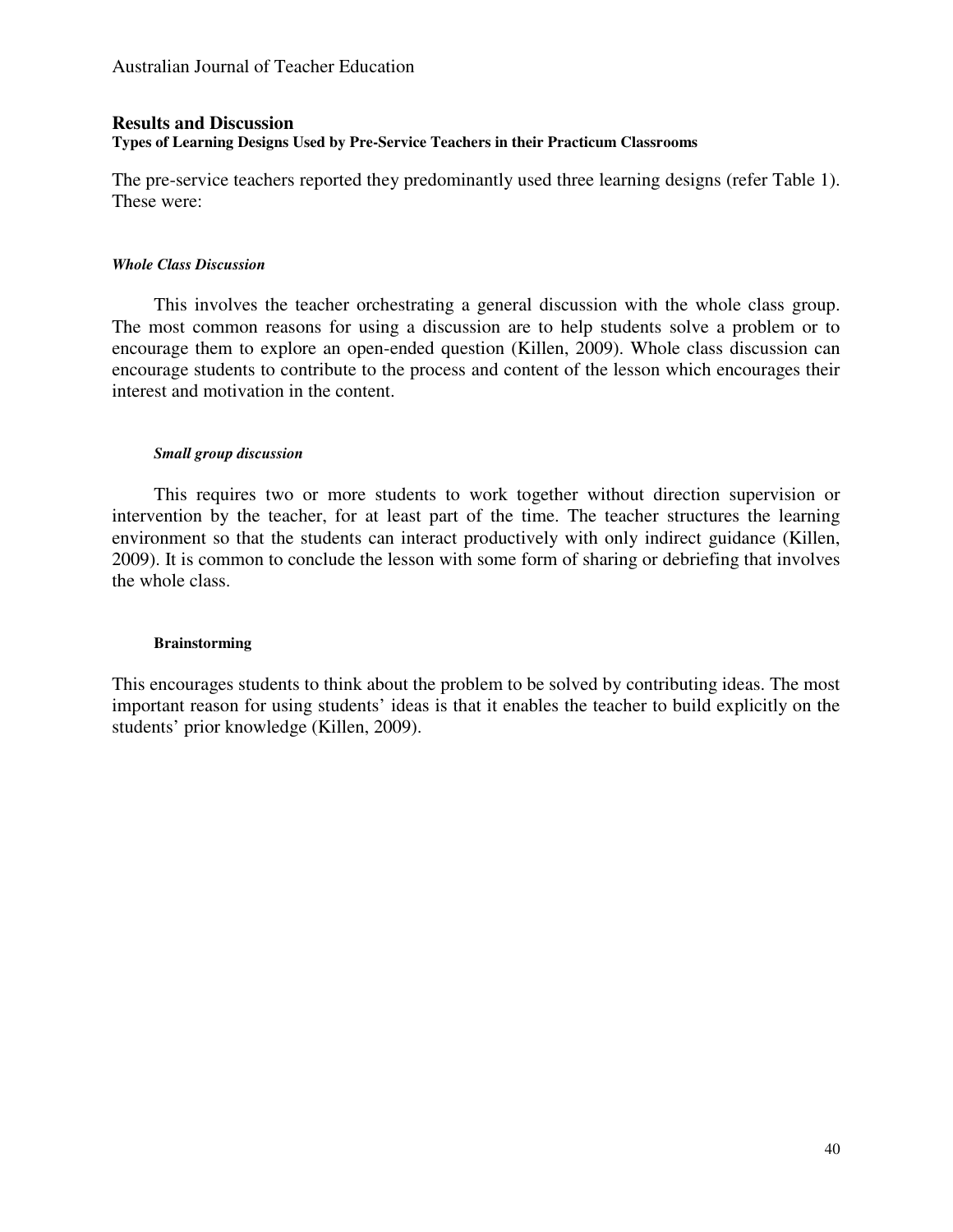### Australian Journal of Teacher Education



**Table 1: Teaching Strategies used in the Classroom**

#### **What Other Teachers are Using in their Classrooms**

 The pre-service teachers reported the experienced teachers in their practicum school used a much wider variety of learning designs (refer Table 1). As with the pre-service teachers themselves, whole class discussion, group discussion and brainstorming were widely used, but the following teaching strategies were also commonly employed: Problem-based learning; Role play; Peer tutoring; Collaborative learning; Research; and Field trip/excursion were also widely used.

 While on practicum if pre-service teachers are exposed to a variety of teaching methods, it gives them a greater range of experiences in the classroom Initially, the pre-service teachers reported they were much more comfortable with transmission (didactic)-style learning designs and it took some experience and practice for novice teachers to feel they can use other types of learning designs.

#### **What did the Pre-Service Teachers Consider were the Benefits of Using a Variety of Learning Designs, Teaching Methods and Teaching Activity Scaffolds?**

Documenting learning designs, teaching methods and teaching activities can facilitate the sort of rich learning experience based around an activity approach that learning design encourages, over the more content, instructivist approach afforded by many existing learning management systems. The pre-service teachers' comments about the benefits (in italics) were consistent with those found in the literature. Learning design scaffolds: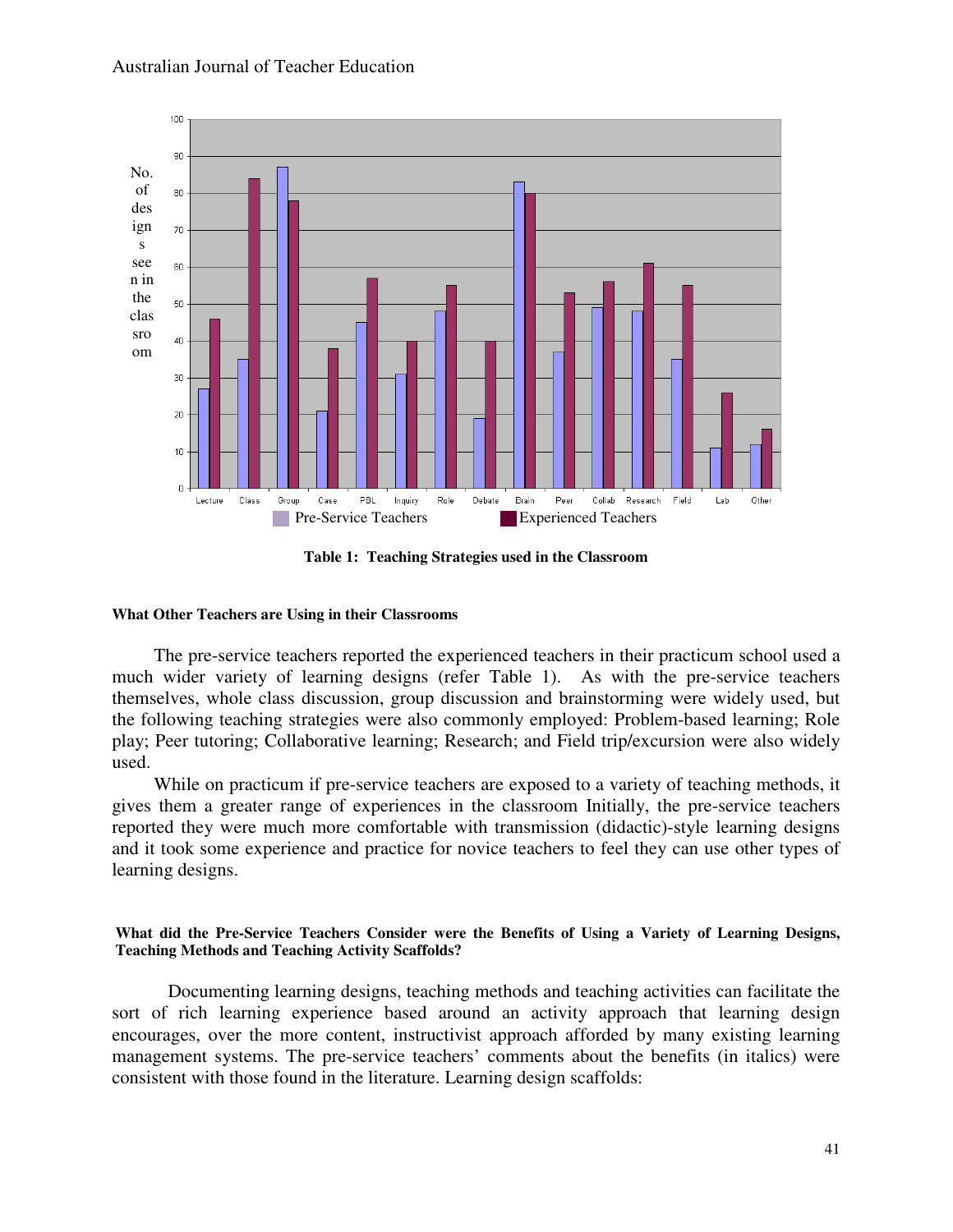• were particularly useful in the initial phase of learning design to trigger thinking about new approaches, activities and strategies (Bennett, Lockyer, & Agostinho, 2004).

*"looking at a new learning design opens one's mind up to ideas and solutions to problems, even if the final lesson looks nothing like the initial prompt."* 

• improve instruction design efficiency, as teachers can apply structure decisions across multiple designs (Schneider, 2005).

*"having the structure there keeps me on track when designing my own lesson that I know is likely to interest and motivate the students in the classroom. Then by varying the activities, I can simply create a new lesson in no time at all."* 

• provide exemplar models for teachers to reuse, and while a number of the pre-service teachers recognised that these scaffolds did not document learning designs specifically, they provided the basic structure on which a lesson design can readily be built.

*"The examples I used increased student participation and engaged them. It also incorporated a variety of media. It was a well designed structure with an emphasis on student centred learning. It also introduced collaborative learning, where students learned by engaging with their peers."* 

• illustrate how effective learning designs are constructed.

*"the design helped me understand how students would learn off each other. It gave me a deeper understanding about how what was being taught could be organised. It carefully guided me through the role play, which is something I had never used before in my teaching."* 

#### **What did the Pre-Service Teachers Consider were the Limitations of Using these Learning Designs, Teaching Methods and Teaching Activity Scaffolds?**

• Learning designs might start to look the same. If a particular learning design is over-used with the same students, they will be come bored with the sameness of their lesson designs. If a particular generic design is over-used with the same students, they will become bored with the sameness of their lesson designs (Sneider, 2005).

*"I worry if I keep using this that my lessons will be boring and repetitive. Using the same activities all the time."* 

• This process may discourage innovation and could promote dissatisfaction in creative teachers.

*"once I looked at these designs, I couldn't think of anything else. All my lessons became just like the learning designs we looked at – nothing new."* 

• The efficiency of such a system has not yet been determined considering the time it takes to document a learning design scaffold well.

*"writing these involves lots of prep work for the teacher. Not sure in the long run it saved me any time."* 

• The limitations of a generic service approach have not yet fully explored. Generic learning designs can be difficult to interpret as a standalone resource (Bennett, Lockyer, & Agostinho, 2004). While it is possible to derive a list of generic functions from a range of tools providing the same service, by necessity this ignores differences between them. A specific instance can always provide a richer example than one that is created to be used in multiple contexts.

*"none of the examples were in my subject area and I found the generic ones hard to work out what was going on."* 

Experienced teachers have developed their own pedagogical style and knowledge of what learning designs work well for them and their students. They do not always want to inherit another's pedagogical style because they are confident in their own. These teachers want to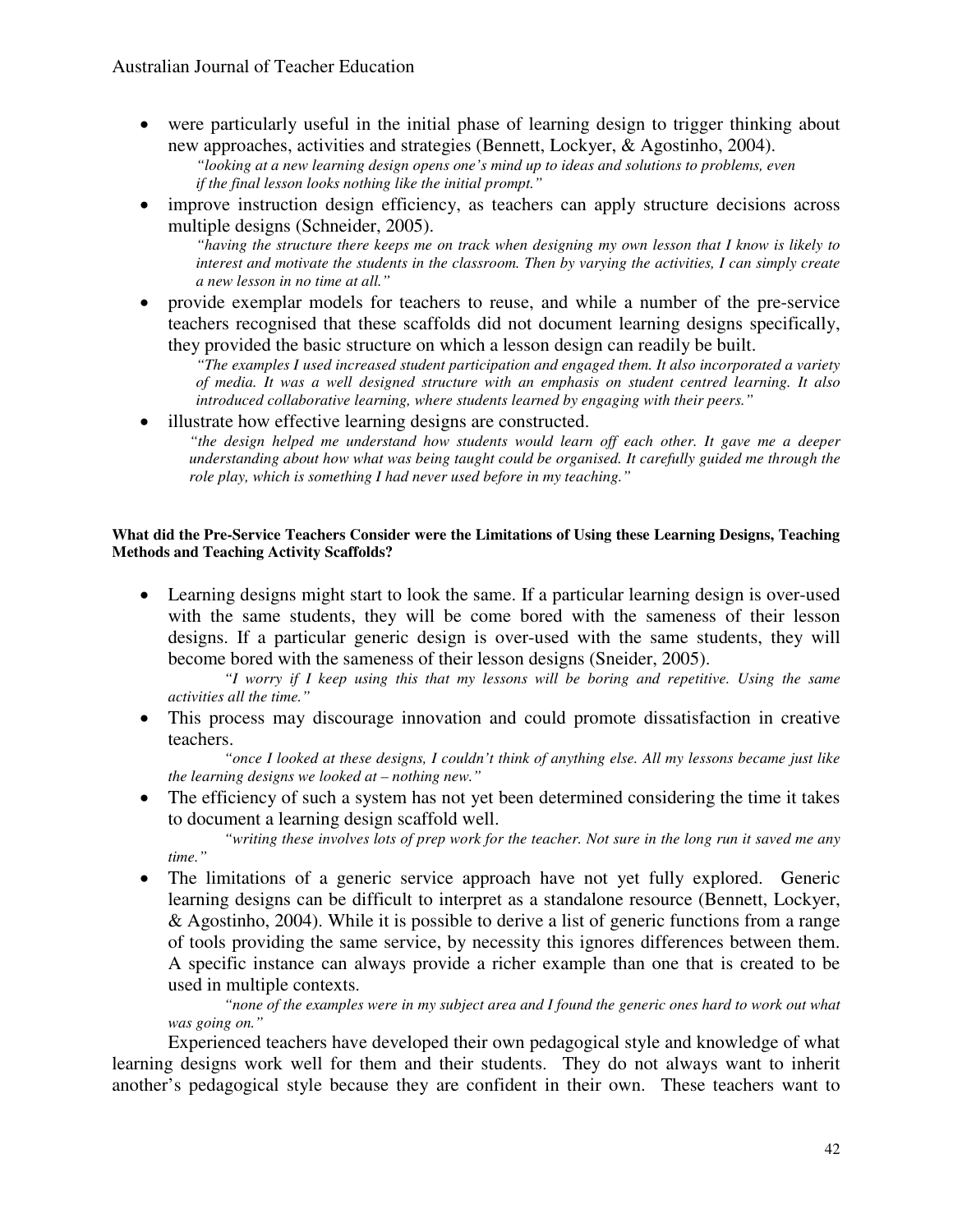#### Australian Journal of Teacher Education

adapt rather than adopt learning designs which means they want tools that can scaffold their lessons, but are readily editable.

#### **Sharing Learning Designs**

 A majority (82%) of the pre-service teachers who participated in the study agreed there are benefits for teachers having access to a range of learning designs from which they can trial and modify for their own contexts. The most common advantage mentioned was that they provided a variety of exemplary designs which could be easily adapted. The benefits of sharing learning designs are:

- Scaffolding and mentoring for teachers new to the profession;
- Inspiration for teachers wishing to redevelop or redesign the curriculum;
- Access to archived and catalogued learning designs;
- Greater exposure to models of best practice;
- Foundation for more sustainable practices conservation of time and effort;
- Development of resources which support and promote communities and professional and student networks; and
- Explicit copyright licensing agreements which support equitable sharing practices. (adapted from Philip & Cameron, 2008).

 The pre-service teachers were also asked if they discussed learning designs, teaching methods and teaching activities with their Supervising Teacher or other teachers. Table 2 below reports that from the 100 pre-service teachers who answered the question, 45% of responses state they rarely or never discuss learning designs.



**Table 2: Number of Pre-Service Teachers Discussing Learning Designs, Teaching Methods and Teaching Activity with Supervising Teacher or Other Teachers**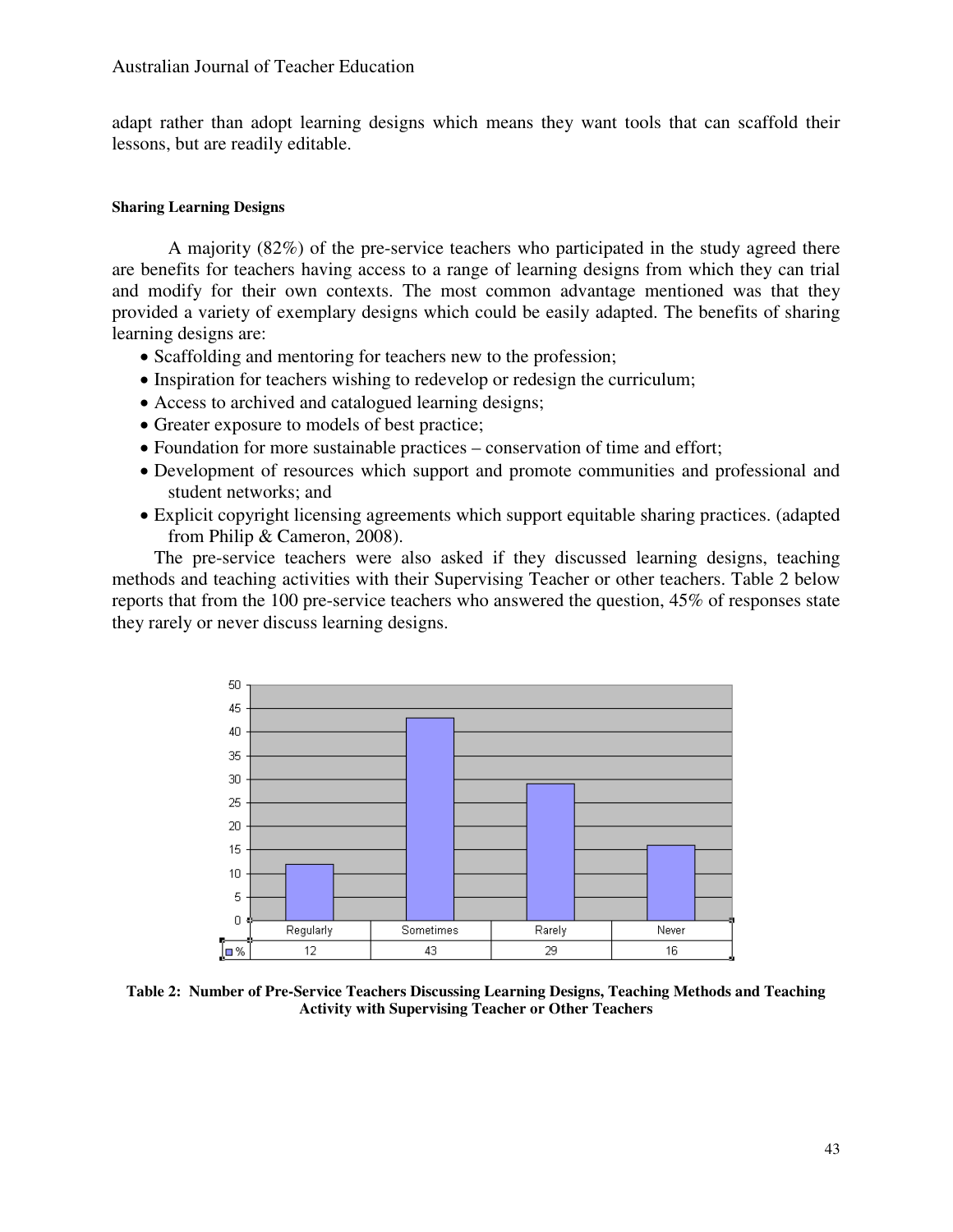# **Conclusion**

 This study demonstrated that pre-service teachers see benefits in discussing and sharing learning designs and they stated they were willing to share their own experiences. The benefits they described included process support (scaffolding, inspiration and mentoring); access to a variety of learning designs (exemplary and works in progress); contribution to sustainable practices (time, effort and resources); and engagement with an emerging community of practice. A collaborative approach to discussing, creating and refining learning designs was considered beneficial. Those pre-service teachers who shared and discussed their learning designs with their Supervising Teachers commented that the need to explain, justify and defend their pedagogical decisions strengthened the design development. This was a powerful and positive experience for them.

The pre-service teachers reported that teaching staff in schools seem constrained by barriers that influence their ability to discuss and share their learning designs. This study shows that progress still needs to be made towards changing the prevailing culture, at least from the point of view of the pre-service teachers in this study. Encouraging discussion and sharing of good teaching practice early in a pre-service teacher's career, and experienced teachers modelling it as everyday practice, may encourage them to be more open to this practice in their professional lives, and encourage others in the wider school community to contribute in the same way.

## **References**

- Bates, A. W. & Poole, G. (2003). Course development and maintenance. Effective teaching with technology in higher education. San Francisco: Jossey-Bass.
- Baird, John, R. & Mitchell, Ian J. (1986). Improving the quality of teaching and learning: An Australian Case Study – The PEEL Project. Melbourne: Monash University Press.
- Bennett, S., Agostinho, S., Lockyer, L., Kosta, L., Jones, J. & Harper, B. (2008). Understanding university teachers' approaches to design. Faculty of Education – Papers. University of Wollongong. http://ro.uow.edu.au/edupapers/65.
- Bennett, S., Lockyer, L., & Agostinho, S. (2004). *Investigating how learning designs can be used as a framework to incorporate learning objects.* Paper presented at the Beyond the comfort zone: Proceedings of the 21st ASCILITE Conference, Perth.
- Bennett, S., Lockyer, L., & Agostinho, S. (2006). Investigating how learning designs can be used as a framework to incorporate learning objects. *Proceedings of* the *Beyond the comfort zone: The 21st ASCILITE Conference, Perth 2006*.
- Biggs, J. (2003). Teaching for quality learning at university: What the student does. Buckingham: SRHE and Open University Press.
- Britain, S. (2004). *A Review of Learning Design: Concept, Specifications and Tools. A report for the JISC E-learning Pedagogy Programme*. Retrieved 1 August, 2007, from http://www.jisc.ac.uk/uploaded\_documents/ACF1ABB.doc
- Cameron, L. (2009). "How learning design can illuminate teaching practice" (December 10, 2009). The Future of Learning Design Conference. Paper 3. Retrieved  $9<sup>th</sup>$  January, 2013, from http://ro.uow.edu.au/fld/09/Program/3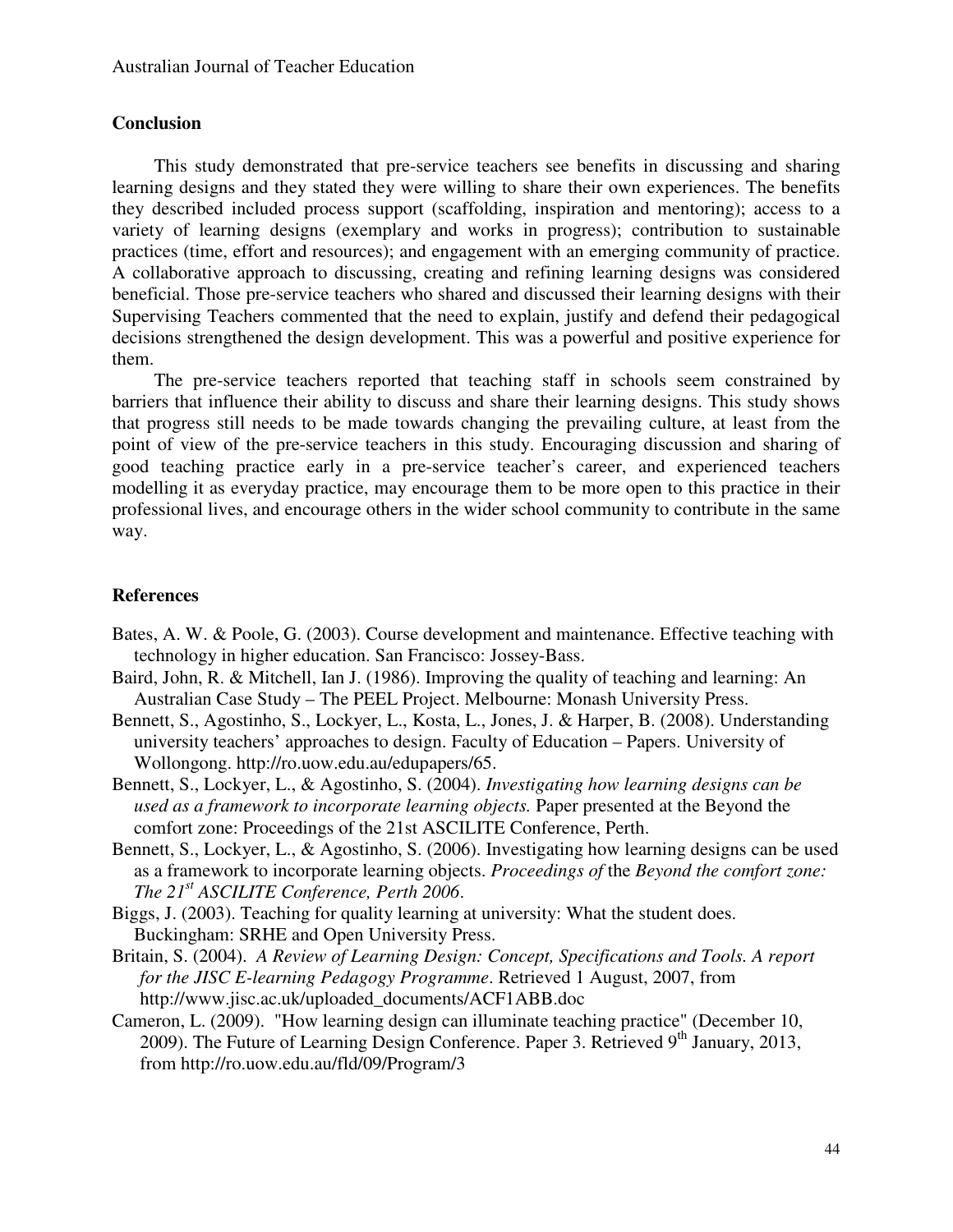- Cameron, L., & Campbell, C. (2010). Sharing learning designs that work. *Proceedings of World Conference on Educational Multimedia, Hypermedia and Telecommunications 2010,* pp. 1914-1919. Chesapeake, VA: AACE
- Conole, G. & Fill, K. (2005). A learning design toolkit to create pedagogically effective learning activities. Journal of Interactive Media in Education. 2005(08), 1-15.
- Dalziel, J. (2008). Learning Design: Sharing pedagogical know-how. In T. Iiyoshi & M.S.V. Kumar (Eds.), Opening up education: The collective advancement of education through open technology, open content, and open knowledge. (pp. 375 - 387). Cambridge, Mass: MIT Press
- Dalziel, J. (2009). Prospects for learning design research and LAMS. Teaching English with Technology – Special Issue on LAMS and Learning Design. Volume 1, 9(2), i-iv.
- Dodge, B. (2001). Five rules for writing a great WebQuest. Learning and Teaching with Technology. May 2001, pp. 7-9,58).
- Donald,C., Blake, A., Girault, I., Datt, A. & Ramsay, I. (2009): Approaches to learning design: past the head and the hands to the HEART of the matter, Distance Education, 30:2, 179-199.
- Gibbs, G. (1996). Improving student learning: using research to improve student learning Oxford: Oxford Centre for Staff Development.
- Heathcote, E. (2006). Learning Design Templates a Pedagogical Just-in Time Support Tool. JISC Innovating e-Learning 2006: Transforming Learning Experiences Online Conference.
- Hmelo-Silver, C. E. (2004). "Problem-Based Learning: What and How Do Students Learn?". Educational Psychology Review 16 (3): 235–266.
- John, P. D. (2006). Lesson planning and the student teacher: re-thinking the dominant model. *Journal of Curriculum Studies, 38*(4), 483-498.
- Kelly, K. B. (1997). *Evolution/Role of lesson plans in instructional planning.* Paper presented at the 8th Annual Reading/Literacy Conference: The Blending of Theory & Practice: A New Vision for Reading, Bakersfield, California.
- Killen, R. (2009). *Effective Teaching Strategies: Lessons from Research and Practice*. South Melbourne: Cengage Learning Australia.
- Kinchin, I. M., & Alias, M. (2005). Exploiting variations in concept map morphology as a lesson-planning tool for trainee teachers in higher education. *Journal of In-service Education, 31*(3), 569-591.
- Knight, S. (2004). *Effective Practice with e-Learning: A good practice guide in designing for learning.* Retrieved from digitalage.aspx [viewed 22 March, 2010].
- Koper, E. J.R. (2003). Combining reusable learning resources and services to pedagogical purposeful units of learning. In A. Littlejohn (Ed), *Reusing online resources: A sustainable approach to e-learning* (pp. 46-59). London: Kogan Page.
- Koper, R. (2001). Modeling Units of Study from a Pedagogical Perspective: the Pedagogical Meta-model behind EML. Educational Technology Expertise Centre, Open University of the Netherlands.
- Marsh, C. (2004). *Becoming a teacher: understandings, skills and issues*. Frenchs Forest, NSW: Pearson Education Australia.
- Masterman, M. (2009). Activity Theory and the Design of Pedagogic Planning Tools in Lockyer, L., Bennett, S., Agostinho, S. & Harper, B. (eds) Handbook of Research on Learning Design and Learning Objects: Issues, Applications, and Technologies. New York: Information Science Reference.
- Mayes, T., & Freitas, S. (2001). *Stage 2: Review of e-learning theories, frameworks and models.* http://www.jisc.ac.uk/uploaded\_documents/Stage\_Learning\_Models\_ (Version\_01).pdf.